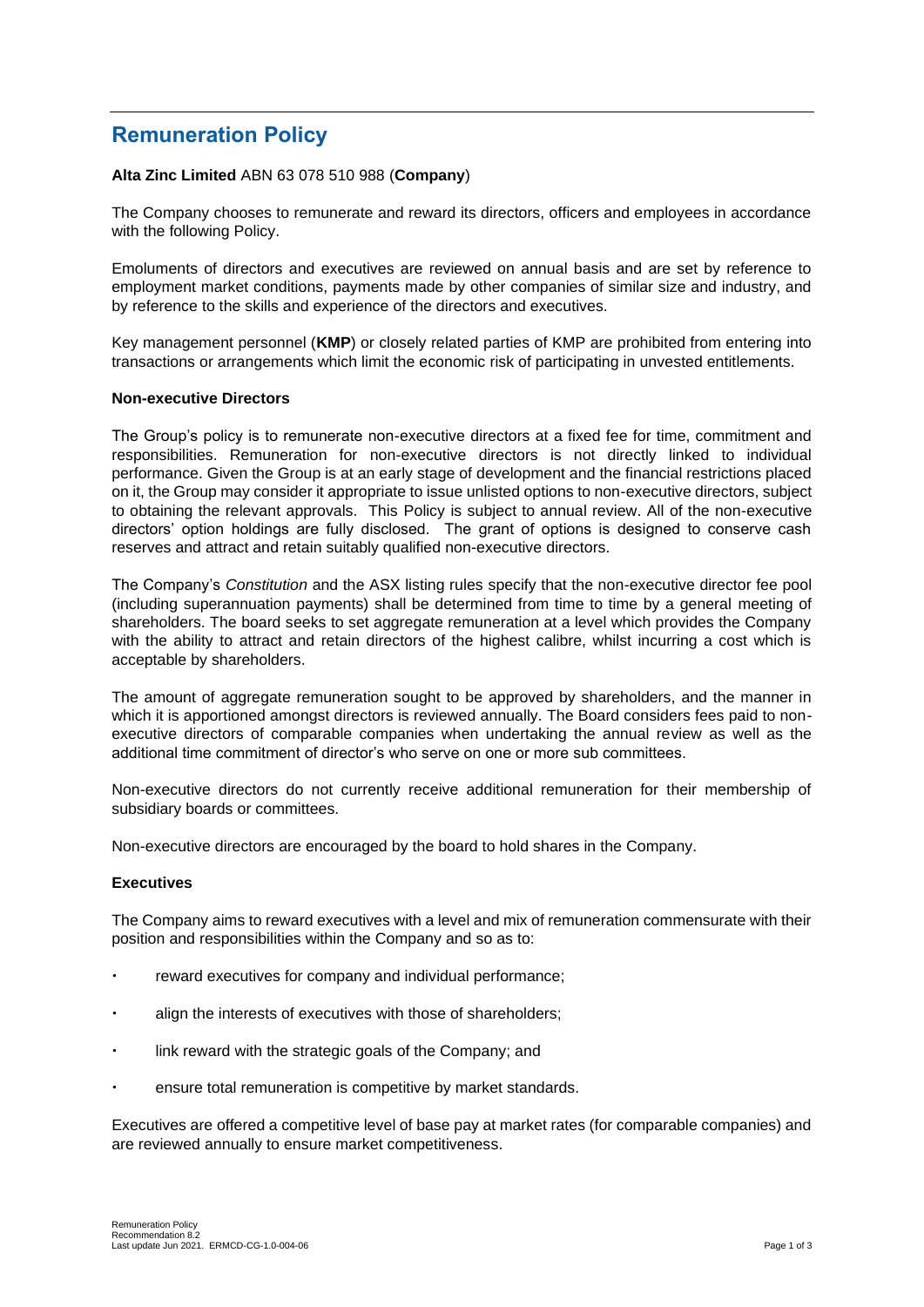Executive pay and reward consists of a base salary and incentives. Long-term incentives may include options over unissued ordinary shares granted at the discretion of the Board and where applicable, subject to obtaining the relevant shareholder approvals. The grant of options is designed to recognise and reward efforts as well as to provide additional incentive and may be subject to the successful completion of service conditions.

The *Remuneration Policy* aims to align the objectives of shareholders and the Company with that of executives through the issue of options over unissued shares. The granting of options is not subject to specific performance criteria, however, when granting options the terms of the options are designed to provide an incentive that will contribute to increasing shareholder wealth.

This is undertaken by determining an exercise price that exceeds the underlying share price at the date of grant and through vesting conditions that require a period of continuous employment. Remuneration of KMP is not dependent on company performance as the nature of the Company's operations is exploration and therefore not currently profit generating.

Executive remuneration comprises of four components:

- base pay and benefits;
- short-term incentives;
- other remuneration such as statutory superannuation; and
- long-term incentives through equity based compensation.

## *Base pay and benefits*

Base pay is structured as a total employment cost package that may be delivered as a combination of cash and salary sacrifice superannuation at the executives' discretion. Executives are offered a base pay. Base pay is reviewed annually to ensure the executives' pay is competitive with comparable positions of responsibility. This review may utilise external advisors to provide information on industry benchmarks. There is no guaranteed base pay increases included in any executive contracts.

Executives are entitled to receive car parking benefits as a component of their base pay remuneration.

## *Variable Remuneration – Short-term Incentives*

The Company's *Remuneration Policy* permits the payment of short-term incentives to executives. However, any incentive paid to executives is at the absolute discretion of the full Board in its capacity as the Remuneration Committee and the Company has no contractual commitments to provide these incentives to executives. The Company does not presently pay any short-term incentives and accordingly, it has not adopted a "clawback" policy in relation to short-term incentives.

## *Variable Remuneration - Long-term Incentives*

On 30 November 2018, shareholders approved by the Alta Zinc Limited *Employee Incentive Plan* (**Plan**). Under the Plan, the Board may at its discretion grant incentives to eligible employees and consultants for no consideration and determine the terms on which the incentives are granted. Where incentives are granted with vesting conditions, unless the Board determines otherwise, unvested incentives are forfeited when the holder ceases to be employed by the group.

Under the Plan, if a person's employment or consultancy is terminated for cause, that is due to circumstances including fraud or dishonesty, intentional and material misapplication of the funds of any group company or any act of wilful and material malfeasance or gross negligence in the performance of duties then: